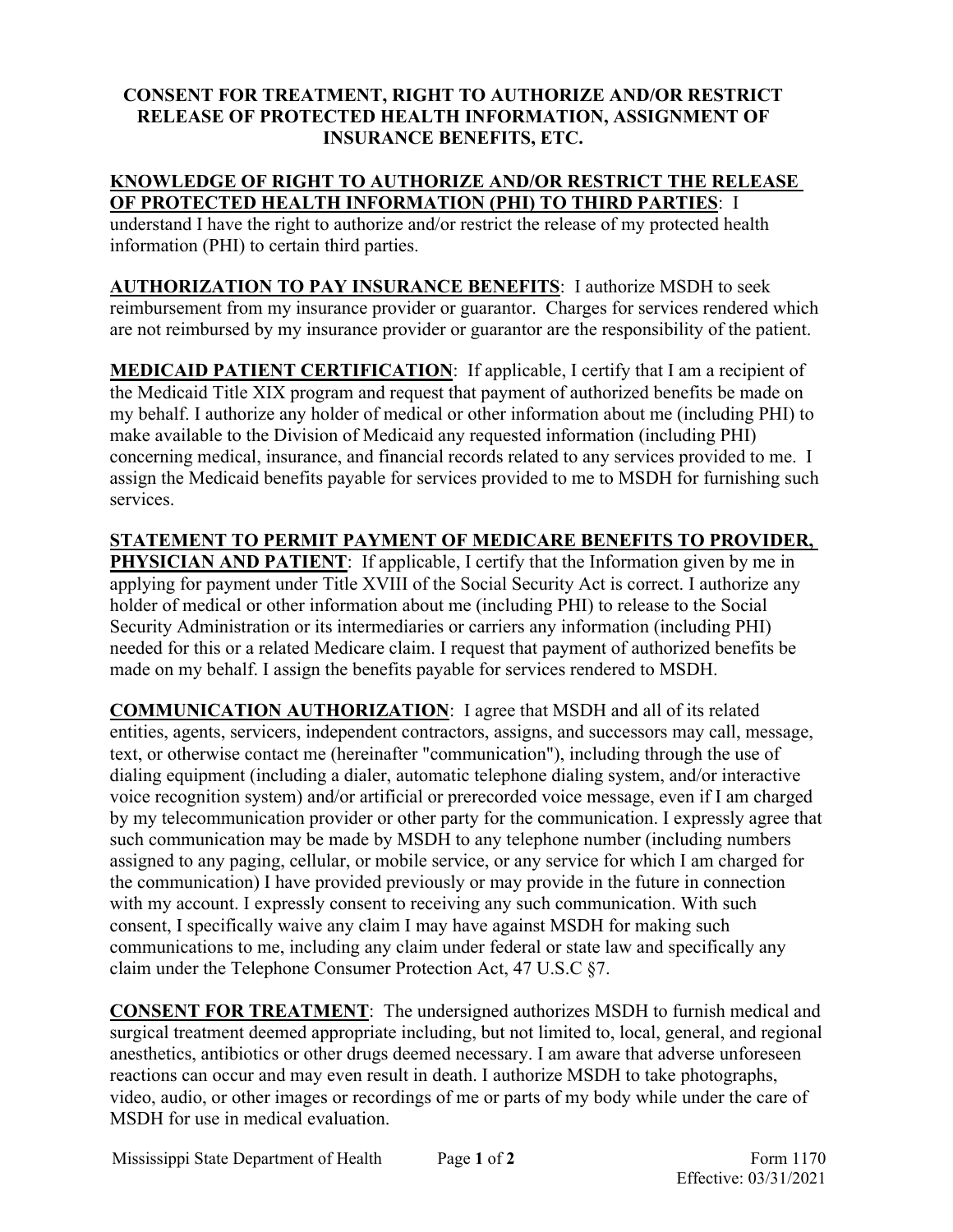**TISSUE, BLOOD, AND SALIVA SAMPLES AUTHORIZATION**: In regard to tissue, blood, saliva, parts and the like taken during my care, I hereby authorize MSDH to preserve, use, disclose or share these for scientific or teaching purposes, including research, and/or health care operations.

**PATIENT RIGHTS AND RESPONSIBILITIES:** I acknowledge I have been informed of the Patient Rights and Responsibilities and understand that a printed copy is available to me at my request.

**RETIREMENT/DESTRUCTION OF IMAGES**: I hereby authorize MSDH to retire radiographic images (such as X-rays) and any other graphic data which may be generated during my care four (4) years after they are generated, if a report of the findings (signed by the professional who read and interpreted the images or other graphic data) is retained for the same period as other medical records. Further, I hereby release and hold harmless MSDH, its officers, staff and employees, from any liability connected with this process.

**VOLUNTARY PARTICIPATION AND CONFIDENTIALITY STATEMENT:** Title X services are provided solely on a voluntary basis. I understand that I am not required to receive services or to use or not use any particular method of Family Planning. Acceptance of Family Planning services is not a prerequisite to eligibility for, or receipt of, any other service or assistance from or participation in any other MSDH programs. This information is confidential and will be treated as such.

*Si necesita esta información en español, consulte a su proveedor de MSDH o llame 1-866- 458-4948 o comuníquese con su oficina local de MSDH. Información de contacto de las oficinas esta localizado en el sitio web de MSDH [http://www.msdh.ms.gov.](https://gcc01.safelinks.protection.outlook.com/?url=http%3A%2F%2Fwww.msdh.ms.gov&data=02%7C01%7Cdavid.trewolla%40msdh.ms.gov%7C2ae21c22202f4a6004d208d77742f9b4%7C559042dc8bf04d869fc0fbf4c7503c79%7C0%7C0%7C637109001848532989&sdata=S1LoAf%2FwSn77TqqP1dajPlxf3TF2To02Jk9N7xg0dYQ%3D&reserved=0)*

| Print Patient's Name                                         | Print Name of Insured  |
|--------------------------------------------------------------|------------------------|
| Signature of Patient, Parent, Guardian, or<br>Representative | Signature of Insured   |
| Description of Representative                                | Date Signed by Insured |

Date Signed by Patient or Representative